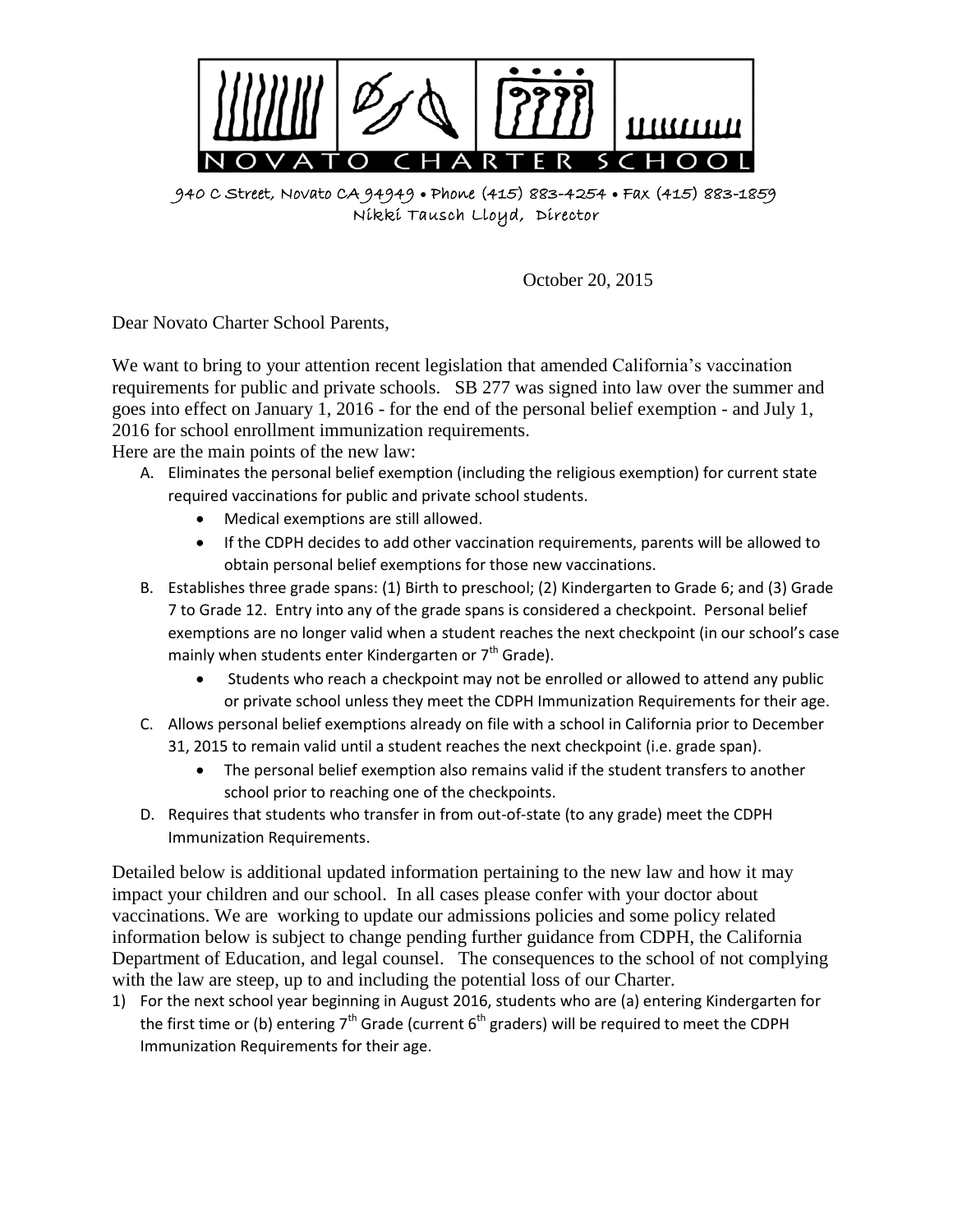- 2) Student's entering  $8<sup>th</sup>$  grade next year who have a personal belief exemption form on file with the school will **not** have to meet the CDPH requirements. Their personal belief exemptions will be valid through high school graduation.
- 3) Full details of the CDPH Immunization Requirements can be found at: [www.shotsforschool.org](http://www.shotsforschool.org/)
- 4) The following list of required immunizations is taken from their website:
	- a. Incoming Kindergarten students require the following immunizations (13 15 total doses)
		- Diphtheria,Tetanus, and Pertussis (DTaP, DTP, or DT) 5 doses (4 doses OK if one was given on or after 4th birthday)
		- Polio (OPV or IPV) 4 doses (3 doses OK if one was given on or after 4th birthday)
		- Hepatitis B 3 doses
		- Measles, Mumps, and Rubella (MMR) 2 doses
		- Varicella (Chickenpox) 1 dose
	- b. Incoming  $7<sup>th</sup>$  Grade Students require the following immunizations (11 -13 total doses)
		- Diphtheria, Tetanus, and Pertussis (DTaP, DTP, DT, Tdap, or Td)-3 doses (4 doses required if last one was given before 2nd birthday)
		- Polio (OPV or IPV)-4 doses (3 doses OK if one was given on or after 2nd birthday)
		- Measles, Mumps, and Rubella (MMR) 2 doses
		- Varicella (chickenpox) 2 doses
		- Tetanus, Diphtheria,and Pertussis (Tdap) booster 1 dose
- 5) If your child is not **fully** immunized prior to being enrolled in 7<sup>th</sup> Grade or Kindergarten, the current regulations allow for what is referred to as "conditional admission." What this basically requires is that:
	- Your child receive at least the first dose of all required vaccines prior to admission;
	- Your child not be currently due for any doses at the time of admission; and
	- Your child complete all the remaining doses when they become due in accordance with the official "Conditional Admission Immunization Schedule".

Please note that if a student is "conditionally admitted" and does not receive the remaining doses when due, the law states that the student may not attend school. If, after 45 days, the student has still not received the remaining doses the student will be dis-enrolled from the school and the student will need to re-apply after they have received the remaining doses. If there is a waiting list for the class, the next student on the waiting list will be offered admission to the class.

To provide you an idea of the time schedule for each immunization, our office has put together a graphic of the *Conditional Immunization Schedule* for Kindergarten and Grade 7 based on information provided on the CDPH's <http://www.shotsforschool.org/laws/> website*.*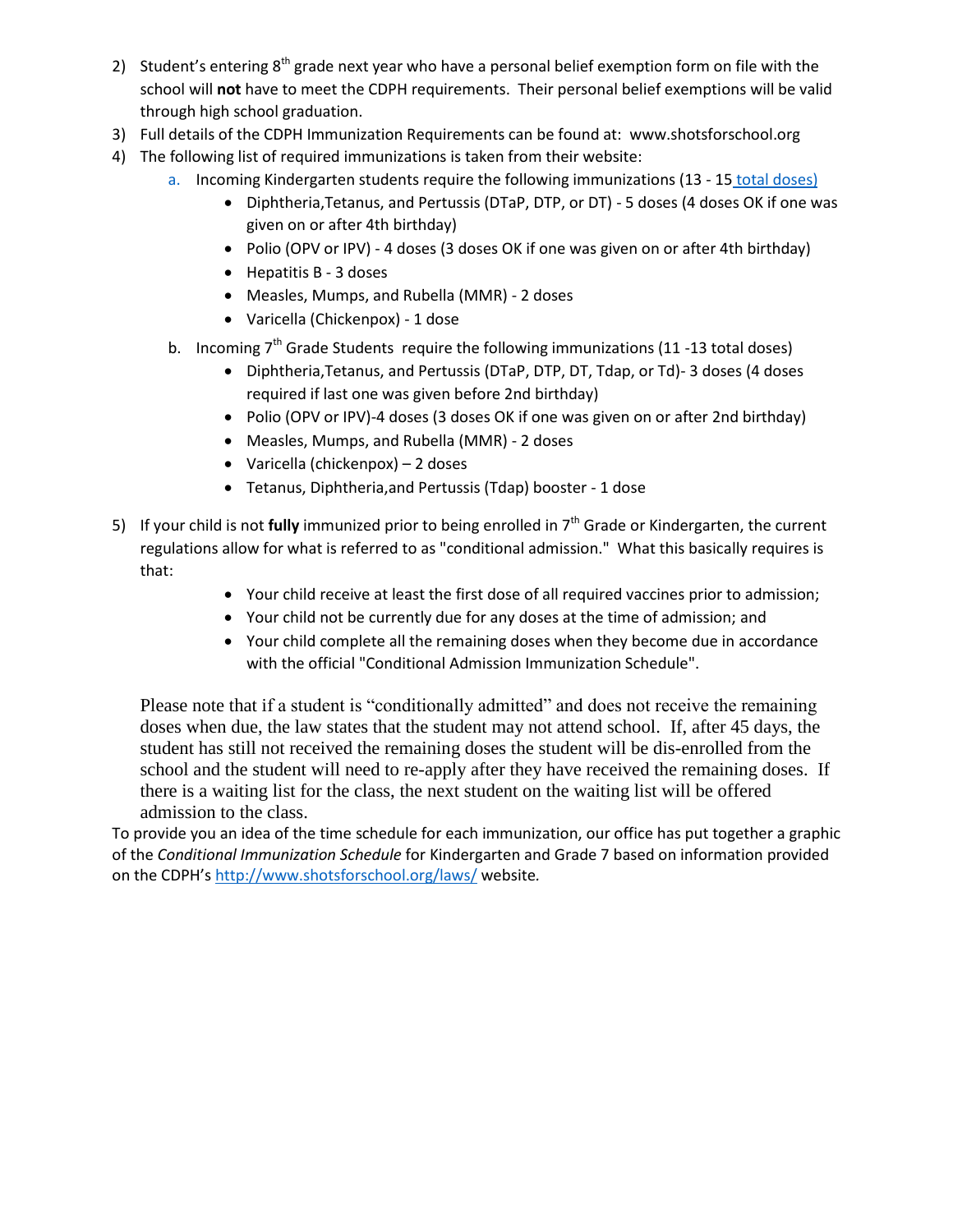| KG Conditional Immunization Schedule (No Prior Immunizations - Maximum Interval) |                |                 |              |   |   |   |             |   |  |   |   |  |  |  |               |   |                               |  |              |
|----------------------------------------------------------------------------------|----------------|-----------------|--------------|---|---|---|-------------|---|--|---|---|--|--|--|---------------|---|-------------------------------|--|--------------|
|                                                                                  | Tot            | Dose<br>Month   |              |   |   |   |             |   |  |   |   |  |  |  | Interval from |   |                               |  |              |
|                                                                                  | Rea            | #               |              | 2 | 3 | 4 | 5           | 6 |  | 8 | 9 |  |  |  |               |   | 10 11 12 13 14 15 16 17 18 19 |  | Last Dose    |
| Polio                                                                            | 3              | 1st             | x            |   |   |   |             |   |  |   |   |  |  |  |               |   |                               |  | Before Admit |
|                                                                                  |                | 2 <sub>nd</sub> |              |   | X |   |             |   |  |   |   |  |  |  |               |   |                               |  | $< 10$ wks   |
|                                                                                  |                | 3rd             |              |   |   |   |             |   |  |   |   |  |  |  |               | x |                               |  | $<$ 12 mos.  |
| <b>DTP</b>                                                                       | 4              | 1st             | $\mathsf{x}$ |   |   |   |             |   |  |   |   |  |  |  |               |   |                               |  | Before Admit |
|                                                                                  |                | 2 <sub>nd</sub> |              |   | x |   |             |   |  |   |   |  |  |  |               |   |                               |  | < 8 wks      |
|                                                                                  |                | 3rd             |              |   |   |   | $\mathbf x$ |   |  |   |   |  |  |  |               |   |                               |  | < 8 wks      |
|                                                                                  |                | 4th             |              |   |   |   |             |   |  |   |   |  |  |  |               |   | x                             |  | $<$ 12 mos.  |
| <b>MMR</b>                                                                       | $\overline{2}$ | 1st             | X            |   |   |   |             |   |  |   |   |  |  |  |               |   |                               |  | Before Admit |
|                                                                                  |                | 2 <sub>nd</sub> |              |   |   | x |             |   |  |   |   |  |  |  |               |   |                               |  | $<$ 3 mos.   |
| Hep B                                                                            | 3              | 1st             | X            |   |   |   |             |   |  |   |   |  |  |  |               |   |                               |  | Before Admit |
|                                                                                  |                | 2 <sub>nd</sub> |              |   | X |   |             |   |  |   |   |  |  |  |               |   |                               |  | $< 2$ mos.   |
|                                                                                  |                | 3rd             |              |   |   |   |             |   |  |   | x |  |  |  |               |   |                               |  | $< 6$ mos.   |
| C Pox (Var)                                                                      | 1              | 1st             | x            |   |   |   |             |   |  |   |   |  |  |  |               |   |                               |  | Before Admit |

|             | Tot            | Dose            | Month        |   |              |   |   |   |   |   |   |  |  |  |                               |  |   | Interval from |  |              |
|-------------|----------------|-----------------|--------------|---|--------------|---|---|---|---|---|---|--|--|--|-------------------------------|--|---|---------------|--|--------------|
|             | Rea            | #               | $\mathbf{1}$ | 2 | 3            | 4 | 5 | 6 | 7 | 8 | 9 |  |  |  | 10 11 12 13 14 15 16 17 18 19 |  |   |               |  | Last Dose    |
| Polio       | 3              | 1st             | x            |   |              |   |   |   |   |   |   |  |  |  |                               |  |   |               |  | Before Admit |
|             |                | 2 <sub>nd</sub> |              |   | $\mathsf{x}$ |   |   |   |   |   |   |  |  |  |                               |  |   |               |  | $< 10$ wks   |
|             |                | 3rd             |              |   |              |   |   |   |   |   |   |  |  |  |                               |  | x |               |  | $<$ 12 mos.  |
| <b>DTP</b>  | 3              | 1st             | x            |   |              |   |   |   |   |   |   |  |  |  |                               |  |   |               |  | Before Admit |
|             |                | 2 <sub>nd</sub> |              |   | x            |   |   |   |   |   |   |  |  |  |                               |  |   |               |  | $< 8$ wks    |
|             |                | 3rd             |              |   |              |   |   |   |   |   |   |  |  |  |                               |  | X |               |  | $<$ 12 mos.  |
| Tdap $(-a)$ | 1              | 1st             | x            |   |              |   |   |   |   |   |   |  |  |  |                               |  |   |               |  |              |
| <b>MMR</b>  | $\overline{2}$ | 1st             | X            |   |              |   |   |   |   |   |   |  |  |  |                               |  |   |               |  | Before Admit |
|             |                | 2 <sub>nd</sub> |              |   |              | X |   |   |   |   |   |  |  |  |                               |  |   |               |  | $<$ 3 mos.   |
| Hep B (-b)  |                |                 |              |   |              |   |   |   |   |   |   |  |  |  |                               |  |   |               |  |              |
| C Pox (Var) | 2              | 1st             | X            |   |              |   |   |   |   |   |   |  |  |  |                               |  |   |               |  | Before Admit |
|             |                | 2 <sub>nd</sub> |              |   |              | X |   |   |   |   |   |  |  |  |                               |  |   |               |  | $<$ 3 mos.   |

(-a) Tdap booster is required before entry to Gr7

(-b) Hep B is not required for advance to Gr7

6) If you believe your child is eligible for a medical exemption please consult with your doctor. The following was reported by Jane Meredith Adams in EdSource (updated 9/22/15):

> *Students may obtain a written medical exemption to vaccinations from a licensed physician medical doctor (M.D.) or doctor of osteopathic medicine (D.O.) There is no standard medical exemption form but the statement must say:*

- *That the physical condition or medical circumstances of the child, which may include family medical history, are such, that the required immunization(s) is not indicated*
- *Which vaccines are being exempted*
- *Whether the medical exemption is permanent or temporary*
- *The expiration date, if the exemption is temporary.*
- 7) If your child does not meet the CDPH Immunization Requirements and cannot obtain a Medical Exemption, the only educational option available is a home-school or independent study program **without classroom instruction**.